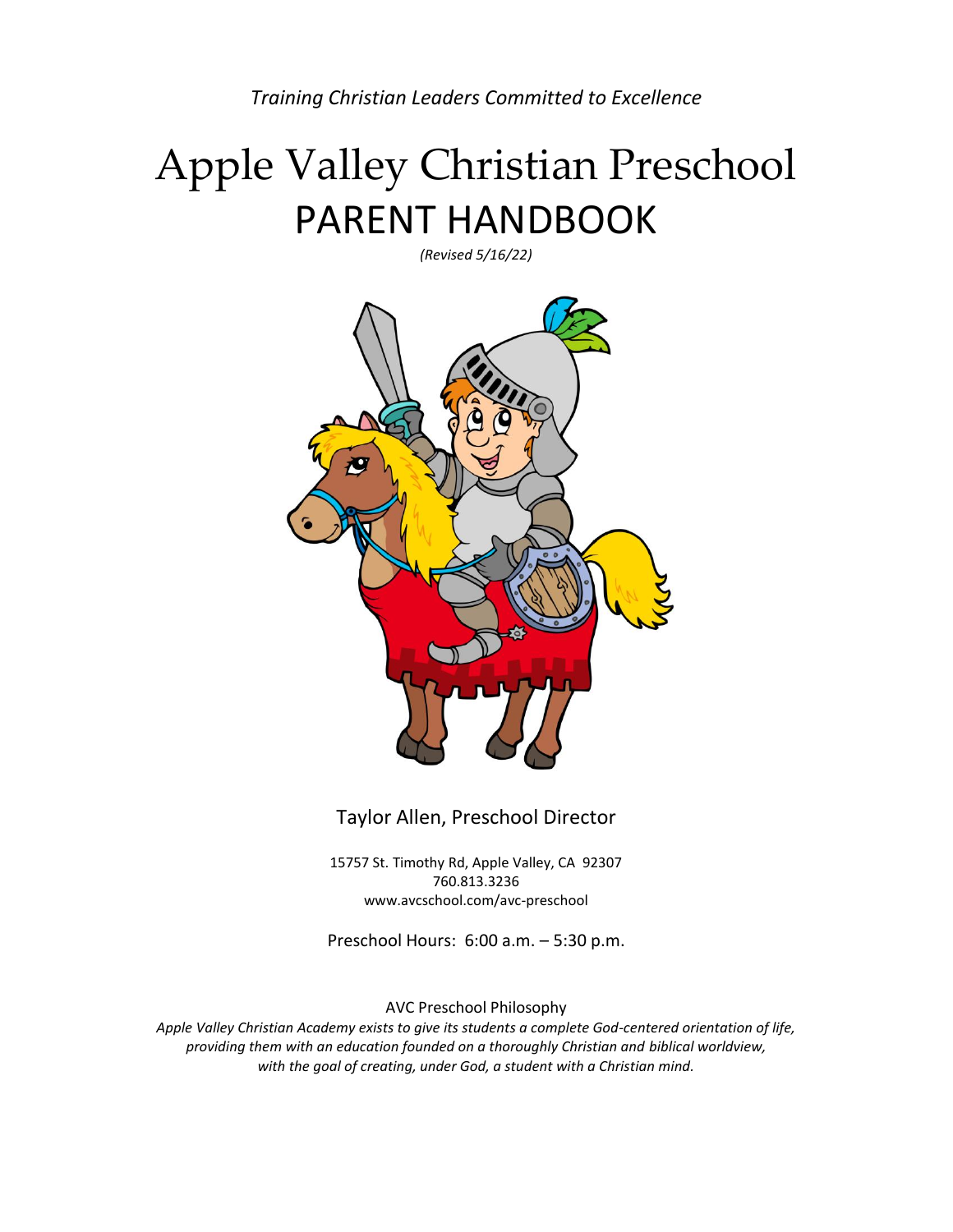

## *WELCOME TO APPLE VALLEY CHRISTIAN PRESCHOOL!*

Dear Parents,

We welcome you and your child to AVC Preschool! Our teachers have demonstrated that they are very experienced working in this environment and also as qualified teachers in Early Childhood Education.

We strongly believe that open communication between parents and school staff is essential to fully meeting your child's needs. We look forward to developing a positive relationship with you.

Early experiences are vital to your child's growth and development. Early childhood experts agree that personality, identity, and language are largely formed by the time your child is six years old.

AVC Preschool is an important resource for your child during these formative years. We believe that guidance by skilled, trained teachers allows your child's physical, cognitive, social, emotional, and spiritual development to progress smoothly and naturally. Our developmentally appropriate programs support imagination and a natural love of learning.

Excellent learning resources and our dedicated staff combine to enhance the learning process and help each child grow and develop. We provide a nurturing environment filled with warmth and encouragement. Your child will discover friendship and sharing while developing a positive self-image. Our philosophy and staff make AVC Preschool uniquely qualified to help support you as you raise your child.

The purpose of the handbook is to share information and ideas with parents, to promote understanding of our program, and to foster a spirit of cooperation between parents and our staff. We hope you will find it useful as an orientation to both our policies and services.

Sincerely,

Taylor Allen Preschool Director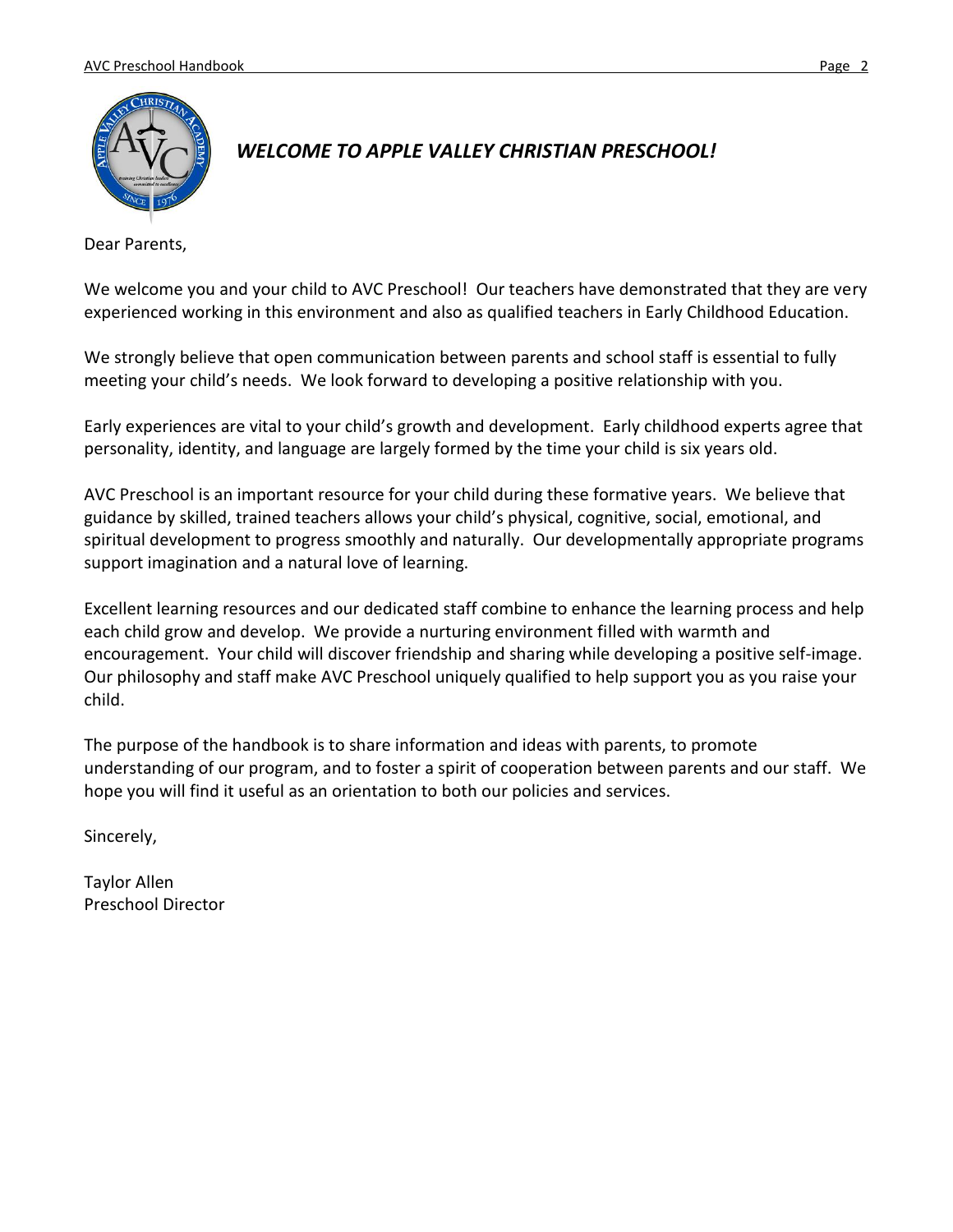## **GENERAL INFORMATION**

#### **School History**

Apple Valley Christian School was founded in 1976 as a ministry of a church in the High Desert. These wonderful people of faith had a vision for a Christian school in this rural desert area and developed a long-range plan to support Christian education.

The school began providing elementary education with 19 students in kindergarten and first grade. By 1988, AVC had expanded to include a Preschool through 12th grade program. AVC became an independent Christian school in 2012, named Apple Valley Christian Academy. Now AVC Preschool provides both Preschool and Pre-Kindergarten.

God's hand in the life of Apple Valley Christian Preschool has been very evident. As we look back to the past and anticipate His blessings for the future, we pray that it will be His purposes that are accomplished at AVC Preschool, HIS school.

#### **Mission, Theme, Verse, Motto, Colors, and Logos**

- **Mission:** *Training Christian Leaders Committed to Excellence*
- **School Theme***: "Now to Him who is able to do immeasurably more than all we ask or imagine, according to His power that is at work within us, to Him be glory in the church and in Christ Jesus throughout all generations, for ever and ever!" Ephesians 3:20*
- **School Verse:** *"Not by might nor by power, but by my spirit." Zechariah 4:6*
- **School Motto:** *"Equipped To Conquer"*
- **School Colors:** *Royal Blue and Gold*
- **School Mascot:** *Warrior*
- **School Logos** (including those of Apple Valley Christian Academy):



#### **Philosophy of Education**

This Christian preschool looks to the Bible as the primary source of determining its philosophy of education and mission. Because the Bible is the inspired, inerrant, and infallible Word of God, the philosophy and mission derived from it will be God-honoring.

Christian schools exist because their philosophy is unique in the educational world. They stand apart because their philosophy is based on belief in Jesus Christ, who said, "I am the truth" (John 14:6), and also John 17:17 says, "Sanctify them through the truth; Your word is truth."

#### **Statement of Faith**

The statement of faith adopted by the Apple Valley Christian Academy Corporation is limited to primary Christian doctrine, which is considered to be central to all Christian denominations and which sets Protestant Christianity apart from other faiths. The following statement of faith is taken directly from the Apple Valley Christian Academy Corporation Bylaws:

**We Believe** that the Bible is the inspired, infallible, inerrant, and authoritative word of God. (II Timothy 3:16-17; II Peter 1:16-21; Proverbs 30:5-6)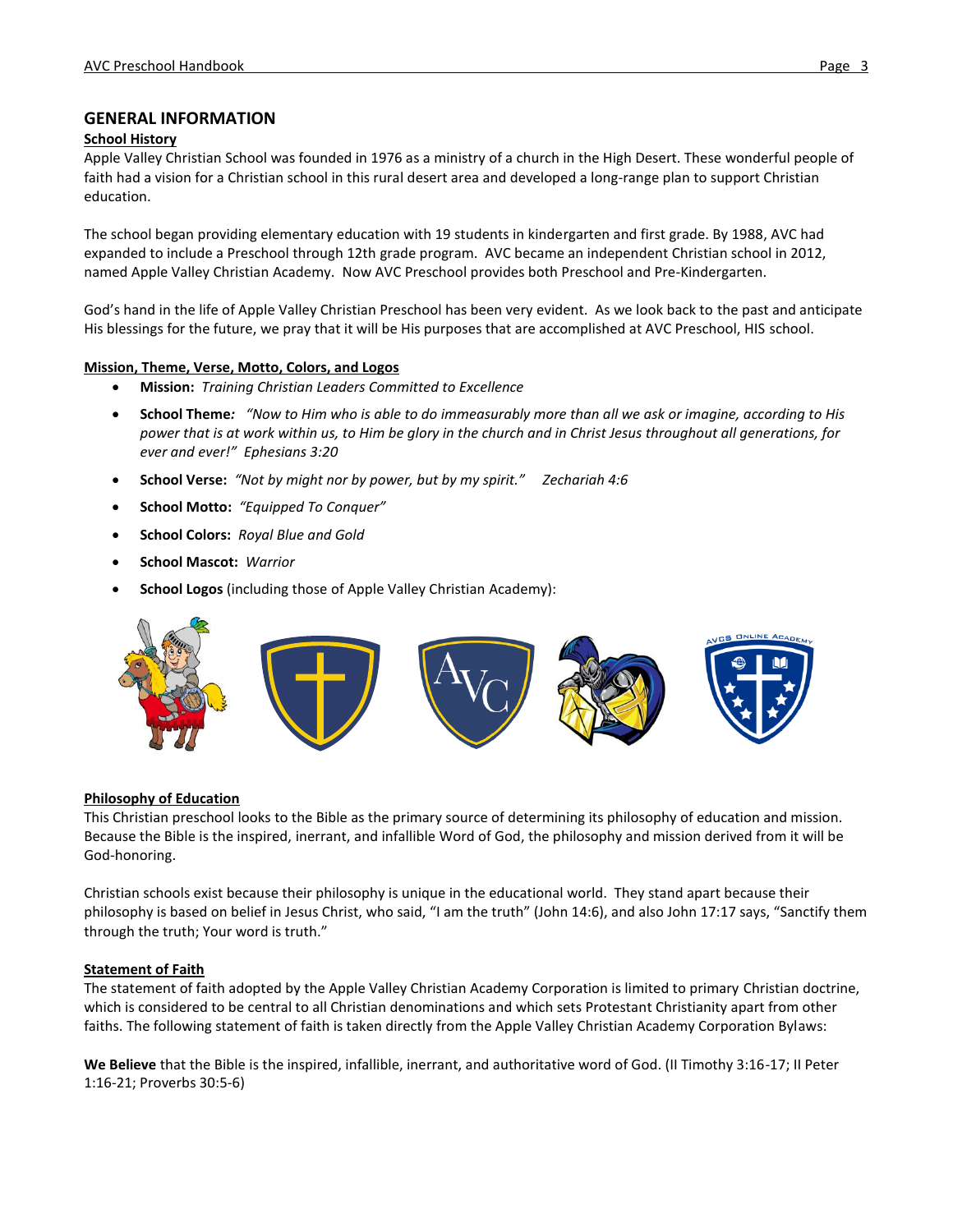**We Believe t**hat there is one God, eternally existent in three persons: Father, Son, and Holy Spirit. (I John 5:7; Ephesians 4:4-6; Psalm 147:5)

**We Believe** in the deity of our Lord Jesus Christ, in His virgin birth, in His sinless life, in His miracles, in His vicarious and atoning death through His shed blood, in His bodily resurrection, in His ascension to the right hand of the Father, and in His personal return to power and glory. (Matthew 1:18-25; Isaiah 7:14; John 1:1-14; John 3:16; Acts 3:22-25; Acts 1:11; Hebrews 9:24; Titus 2:11-14; I Corinthians 15:22-28; I Thessalonians 4:13-18; Revelation 20:1-6)

We Believe in the absolute necessity of regeneration by the Holy Spirit for salvation because of the exceeding sinfulness of human nature; and that men are justified on the single ground of faith in the shed blood of Christ and that only by God's grace and through faith we are saved. (Hebrews 2:9; Romans 5:10; II Corinthians 5:17-21; Mark 10:45; Romans 10:13-16; John 3:6-8; John 3:16; Romans 3:23)

**We Believe** in the resurrection of both the saved and the lost; they that are saved unto the resurrection of life and they that are lost unto the resurrection of damnation. (II Corinthians 5:10; I Corinthians 3:11-15; John 5:28-29; Acts 24:15; Luke 20:35-38; I Corinthians 15:22-24; I Thessalonians 4:16; II Thessalonians 2:1-18; Revelation 20:10-15; Mark 9:44-48)

**We Believe** in the spiritual unity of believers in our Lord Jesus Christ, that the church includes the whole company of believers of this age of whatever race, and is known only to the eye of God. The church is a company of believers baptized in the name of the Triune God, and observes the methods, ordinances, and principles laid down in the New Testament. (Colossians 1:18; Ephesians 5:27; Ephesians 2:19-21; I Corinthians 12:27-28; Romans 6:17; II Timothy 1:130

**We Believe** in the present ministry of the Holy Spirit by whose indwelling the Christian is enabled to live a godly life. (I Corinthians 6:19; I John 3:24)

## **Nondiscrimination Policy**

AVC does not discriminate on the basis of race, color, national and ethnic origin in administration of its educational policies, admissions policies, scholarship program, and athletic and other School-administered programs.

## **State Licensing**

AVC Preschool is licensed under the Department of Social Services of California. In compliance with the State Social Services regulation 101200.b, the Department of Social Services Licensing Division has the authority to interview children or staff, and to inspect and audit child or childcare center records, without prior consent.

- 1. The license shall make provisions for private interviews with any child(ren) or staff member; and for the examination of all records relating to the operation of the childcare center.
- 2. The Department has the authority to observe the physical condition of the child(ren).

## **Permission to Publish**

As part of your child's educational experience at AVC Preschool, their photo might be published in conjunction with a school activity or craft, event, brochures, newsletters, such as our electronic newsletter, local newspaper, or website, etc. If you wish for us not to take your child's picture, please give written notification to the Preschool Director.

## **School and Home Communication**

- **Preschool Telephone:** 760-813-3236
- **School Website:** https://applevalleychristianschool.com
- **AVC Office Email:** office@avcschool.com
- **AVC Warrior Newsletter:** Sent to your email address
- **AVC Preschool Newsletter:** Posted to the AVC Preschool page of the AVC website, when available
- **ParentsWeb:** Accessed by selecting the link at the bottom of the opening page of the AVC website
- **Preschool Facebook Page:** https://www.facebook.com/groups/1612329352389424/
- **School Closure for Inclement Weather:** All parents who have listed a cell phone with their child's admissions paperwork will receive a text message when the school is closed for inclement weather. In addition, radio stations KAVR (am 96, fm 102), KVVQ (am 910), and Y102 (fm 102.3) are notified of school closings for snow or other emergencies. These stations are contacted prior to 7:15 a.m. when weather conditions are questionable.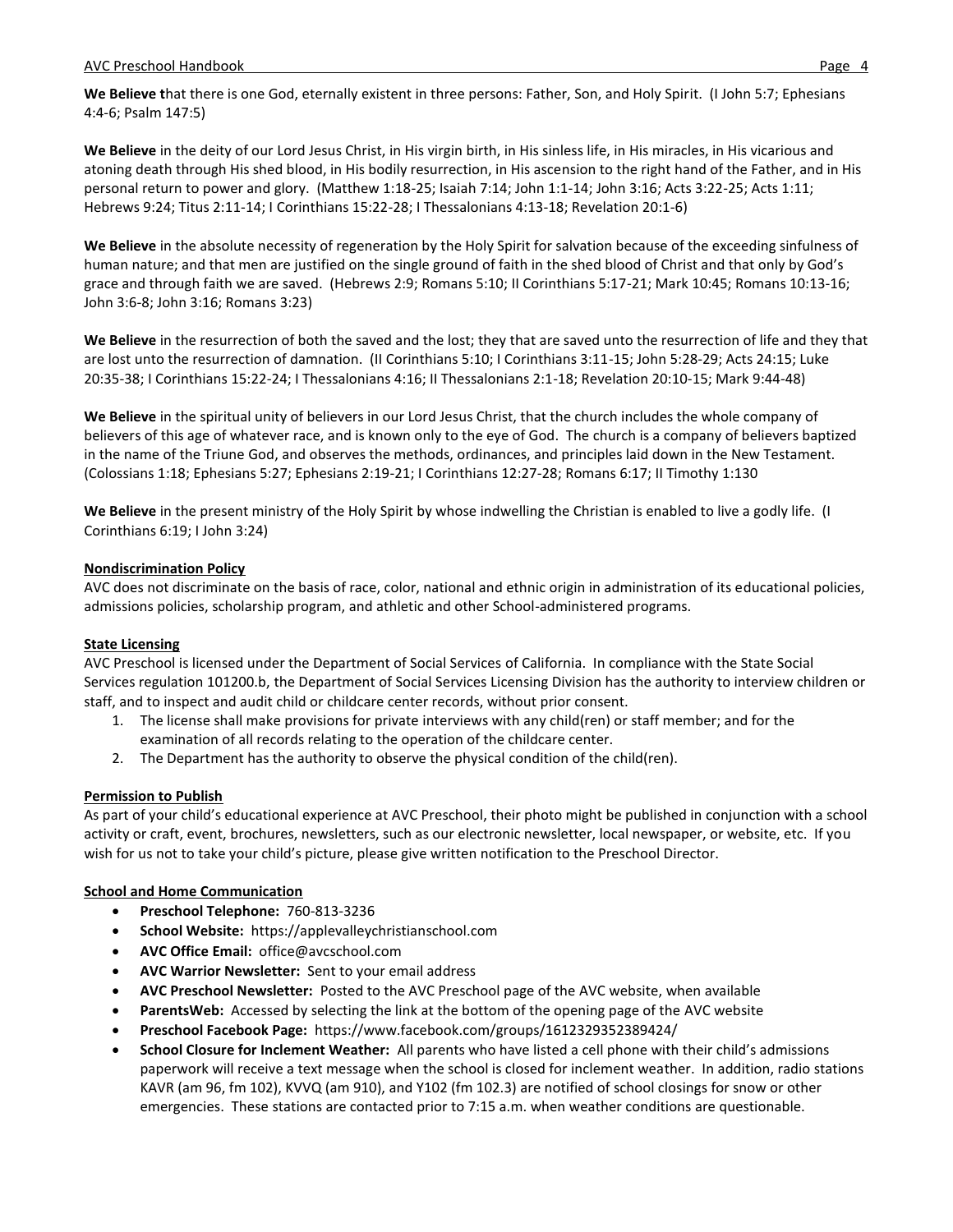## **Daily Schedule**

| $6:00$ a.m. $-9:00$ a.m.                        | Centers in Classrooms                                 |
|-------------------------------------------------|-------------------------------------------------------|
| $9:00$ a.m. $-9:15$ a.m. Snack                  |                                                       |
| 9:15 a.m. – 9:30 a.m. Circle Time               |                                                       |
| $9:30$ a.m. $-10:00$ a.m. Outside Playtime      |                                                       |
| $10:00$ a.m. $-10:30$ a.m. Centers and Crafts   |                                                       |
| 10:30 a.m. - 10:45 a.m. Circle Time             |                                                       |
| 10:45 a.m. $-$ 11:15 a.m. Academics and Centers |                                                       |
| 11:15 a.m. - 11:30 a.m. Bible Time              |                                                       |
| 11:30 a.m. $-$ 12;00 p.m. Lunch                 |                                                       |
|                                                 | 12:00 p.m. $-$ 12:30 p.m. Books on Mats/Ready for Nap |
| $12:30$ p.m. $-2:30$ p.m.                       | Nap                                                   |
|                                                 | 2:30 p.m. $-$ 3:00 p.m. Pick Up Nap Mats/Snack        |
| $3:00$ p.m. $-3:15$ p.m. Circle Time            |                                                       |
| $3:15$ p.m. $-5:30$ p.m.                        | <b>Centers in Classrooms</b>                          |

## **Breakfast, Lunches, and Snacks**

Children may bring their own breakfast between the hours of 6:30 a.m. and 7:30 a.m. Food should be low sugar and nutritious. We have a **voluntary** parent participation snack program where parents sign up to bring snacks. The preschool provides the afternoon snack.

## **Biting Policy**

If a child bites another child and breaks the skin, the child's parents will be notified and it will be recorded in the child's file. If a child bites and breaks the skin more than 3 times in a 6-month period, they may be excused from the school. Children who have a tendency to bite will be given alternative ways to deal with the issue.

## **Clothing and Blankets**

A change of clothing and a **SMALL CRIB**-sized blanket for naps **MUST** be kept at school. **EVERYTHING MUST HAVE YOUR CHILD'S NAME WRITTEN ON IT:** For example – lunch boxes, blankets, clothing, and jackets. Cubbies are provided for each child for extra clothing and blankets.

## **Bottles and Pacifiers**

Bottles will not be allowed at Preschool. Please provide your child with a sippy cup *with their name clearly marked on it* that can be kept here at school. Pacifiers can be brought to school for children *under 3 years old*. Please feel free to supply a *pacifier for naptime purposes only*.

## **Birthdays**

AVC Preschool encourages student birthday parties. Parents should inform their child's teacher if they plan to provide treats for his/her birthday. Your child's teacher will inform you of the number of treats needed.

## **Holidays**

School will be closed for all National holidays, as well as for Fall, Christmas, and Easter breaks. Please check the Preschool Calendar, as it does not coincide with all of the "no school" days on the Apple Valley Christian Academy calendar.

## **Take-Home Notices**

Notices and important information as well as a child's crafts or art will be placed in their file EVERY DAY. **It is the parent's responsibility to check in their child's file every day in order to have the latest information going home.** Please help us to keep the lines of communication open!

## **Parking**

The driveways must remain clear at all times. Do not park along the red curbs. Do not leave your car engine running when you leave the care and do not leave small children unattended inside the car. Do not leave your car unlocked with your purse or valuables inside, even if you are only gone for a few minutes. Handicapped parking spaces are clearly marked and are available for use by handicapped only.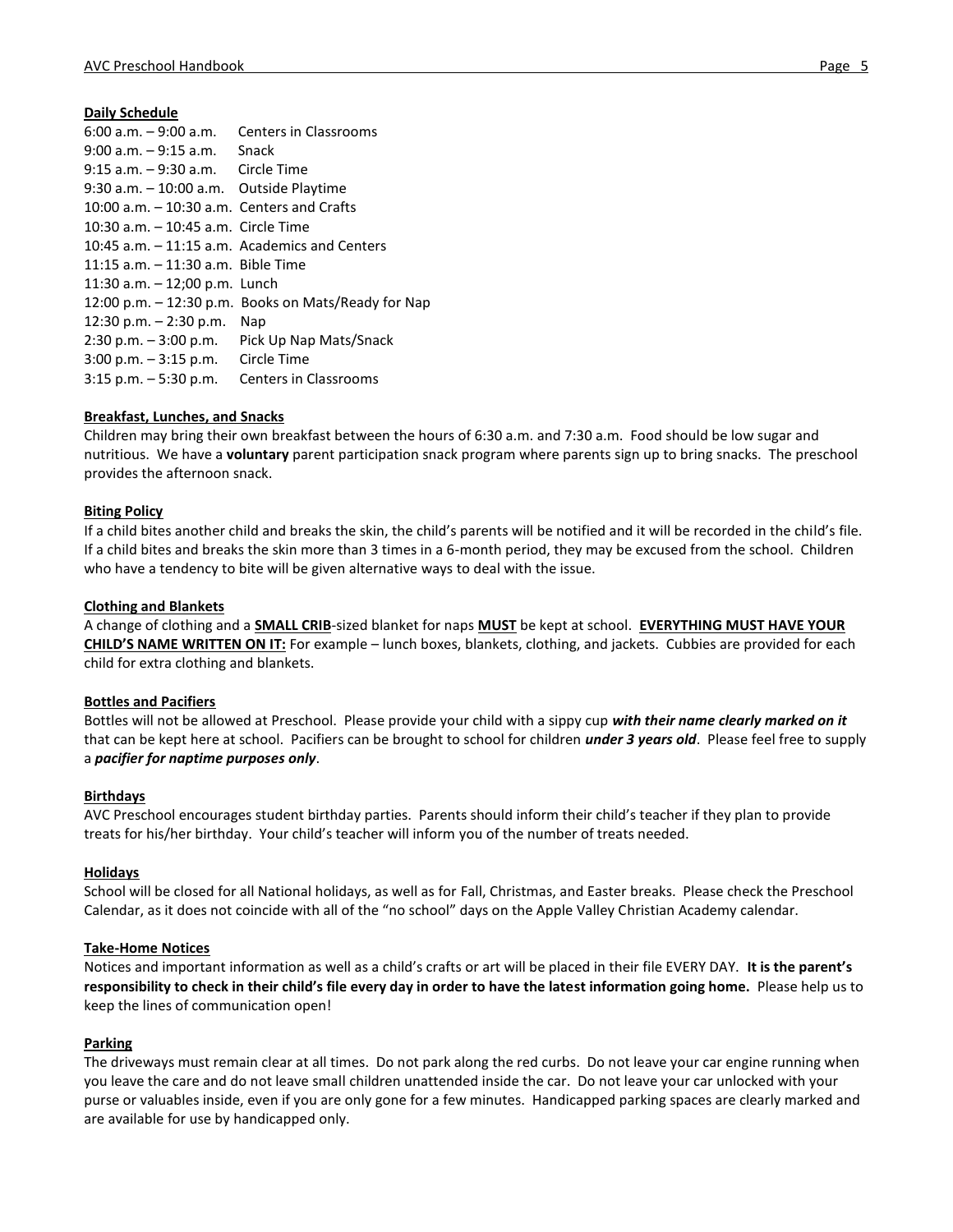## **Sign-In and Sign-Out Procedures**

*According to Title 22, all children must be signed in and signed out each day by a responsible adult authorized by parent in writing, or as stated on the emergency sheet. This must be a full and legible signature. The California State Licensing fine is \$100 per missed signature. Parents who neglect to sign in or sign out will be responsible for payment of this fine.*

- Children should arrive no later than 9:00 a.m.
- Each child has his/her own sign-in and sign-out sheet. Please look for the sheet with your child's name on it in order to sign them in or out. Children must be signed in and out: Please **print your full name clearly** and **add your signature.**
- Make sure you sign in only on the date that your child is in school.
- After signing your child in, please walk them into the classroom for the safety of your child.
- Please call and let us know if someone different is picking up your child from school.
- If you are sending someone to pick up your child that is not on your release form, please let them know that they will need to show their ID and that they must sign the child out.

## **Anti-Harassment Policy**

AVC Preschool's desire is that students look forward to coming to school. It is the policy that all students are entitled to attend school in an environment that is free from harassment and intimidation. AVC Preschool is committed to creating an environment that represents the respect and dignity that we all want and deserve. The following statements are not meant to alarm parents, but they are required by State law to be included in our handbook.

Harassment on the basis of sex is a violation of federal law. Title IX of the Education Amendments of 1972 protects students from unlawful sexual harassment in all of a school's programs or activities, regardless of who the harasser is.

Hostile environment harassment occurs when unwelcome sexually harassing conduct is so severe, persistent, or pervasive that it affects a student's ability to participate in or benefit from an education program or activity, or creates an intimidating, threatening, or abusive educational environment. A school employee, another student, or even someone visiting the school can create a hostile environment.

Harassment in any form, by an employee or another student, will not be tolerated and will be the basis for discipline up to and including dismissal from school. Outlined below is a complaint reporting procedure:

- A student should tell his or her teacher, parent, or school employee or Director someone who is not the offending party.
- Complaints will be promptly investigated and documented.
- Students shall not suffer retaliation for filing a complaint.
- All reasonable efforts will be made to assure confidentiality of complaints.

## **ADMISSIONS**

AVC Preschool reserves the right to deny admission to the school to those students who hold beliefs that are contrary to the Word of God or based on another worldview (other than biblical).

## **Enrollment Requirements**

Our primary purpose for existence is to offer an enrichment program. Preschool classes are available to children 2-6 years old. Our program includes a wide range of skill development and experiences, including art, music, and movement, literature, computer skills, phonics, phonetic awareness, math, social development, and spiritual development. To enhance independent skills and decision making, we have structured our program in such a way as to provide a balance between teacher-directed activities and open learning centers. Our goal is that children develop independent skills and we desire to provide them with the opportunities to practice those skills.

*All children MUST BE FULLY POTTY-TRAINED BY THE TIME THEY TURN 3! This means that a child is able to complete bathroom routine procedures, including wiping themselves. We will assist with clothing before the child enters the bathroom. Our standard is for staff to remain outside the bathroom door while the child takes care of their needs.* Included in this handbook is an example of a "Potty Accident Report" that will be sent home when necessary; this report must by signed and returned by the parent.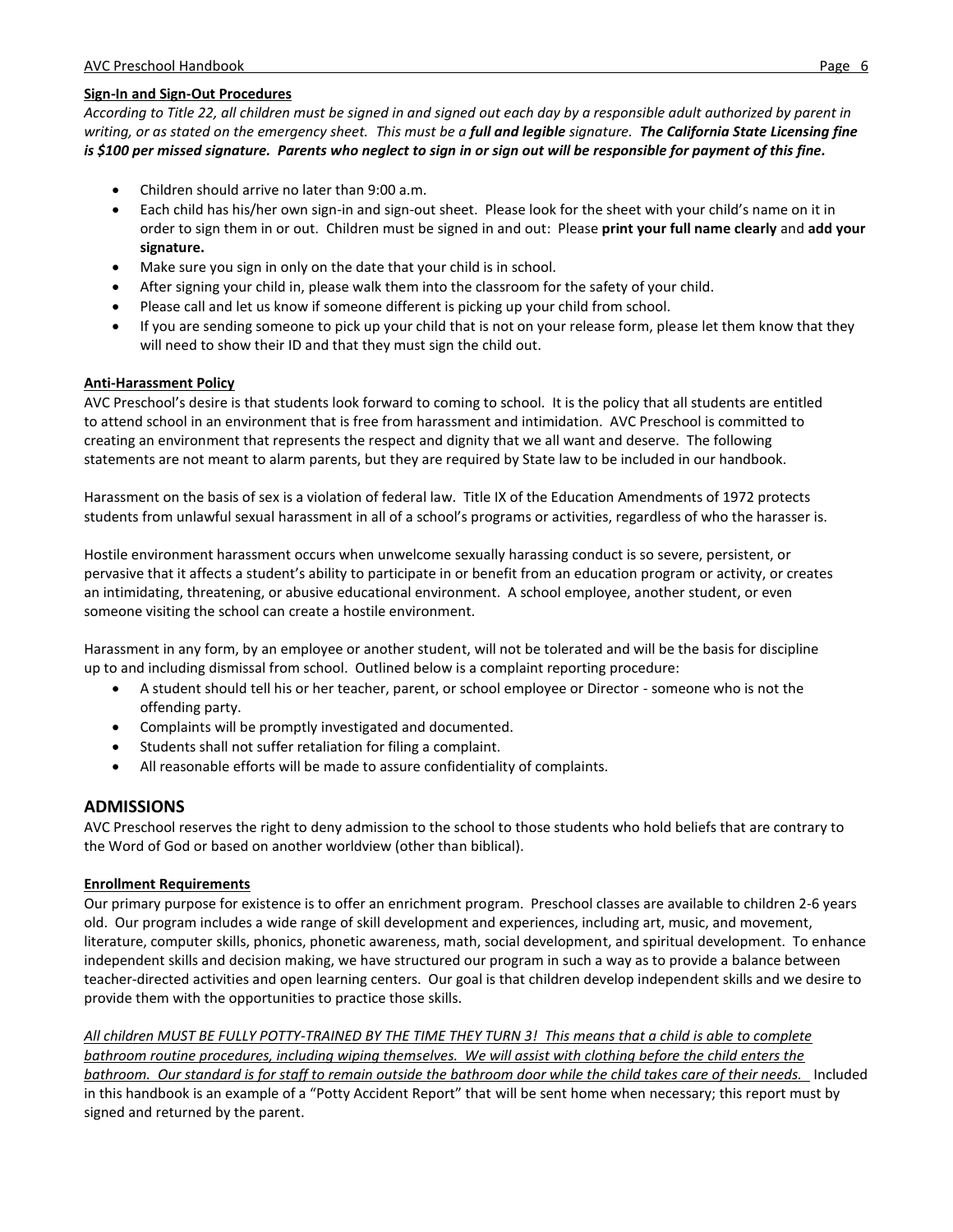#### **Teachers**

AVC Preschool teachers are godly teachers, partnering with parents, modeling before their students the special grace that accompanies spiritual maturity. With loving help, students grow as "Christian Leaders Committed to Excellence." The teachers provide quality instruction focused on academic excellence with firm, but loving discipline. Each teacher or aide has met the State Licensing requirements to be employed by the AVC Preschool Department. Staff members are dedicated to teaching Christian values to the children in their care. All teachers have been fingerprinted and have cleared a background check.

## **Tuition and Enrollment Options**

Fees are paid per child at the time of enrollment and are nonrefundable. Tuition is based on the days your child is enrolled to attend and is *due the first school day of each month*, in advance*.* Tuition is collected by means of an electronic debit from your checking account (ACH). If other payment arrangements need to be made, please contact the bookkeeper. Options of enrollment include full-day programs (2, 3, 4, or 5 days), or half-day programs (from 8:00 a.m. to 12 p.m.). The payer is responsible for monthly tuition payments up through the end of the month in which the student is withdrawn. If the student withdraws anytime within the month, the entire month's tuition is due.

#### **Additional Fees**

Any child picked up after 12:00 pm on a morning half day schedule and 5:30 pm on all other schedules, will be assessed a late charge of \$5.00 for every five (5) minutes or portion thereof. The payment will be paid directly to the teacher on duty when you pick up your child.

#### **Availability of Classes**

Each class has a maximum enrollment of students each day. Changing or adding days for your child's attendance will depend upon available space. If you need to make a change to your child's schedule, please **come to the Preschool office** to obtain a "Change of Days" form. *Make-up days are not permitted.*

#### **Enrollment Procedure**

After meeting with the Preschool Director, and enrollment of your child in AVC Preschool has been approved, an application must be completed by the parent and submitted to the Preschool Director. This includes all the forms required by the State of California.

#### **Re-enrollment**

Each year it is necessary for parents to re-enroll their students at AVC Preschool for the upcoming school year. Early reenrollment is necessary for those parents who would like to be assured of a space. Please complete and return the required reenrollment forms to the preschool office. If the required reenrollment forms are not completed, and enrollment fees are not received from the parents during this reenrollment time, returning students shall be accepted on a first-come firstserved basis along with students enrolling for the first time.

#### **Withdrawal**

Our policy requires that all withdrawals, whether before the school year begins or during the year, must be made in writing with a one-month notice. The payer is responsible for monthly tuition payments up through the end of the month in which the student is withdrawn. If the student withdraws anytime within the month, the entire month's tuition is due.

#### **Termination of Enrollment**

AVC Preschool may terminate a child from the program if the parent fails to comply with any of the school policies and procedures or if the school is unable to meet the needs of the child. Some of those policies include:

- Tuition payment has not been received by the 20<sup>th</sup> of the current month
- Behavior causing a significant risk of harm to the health and safety of the other students or faculty
- Perpetually late picking up their child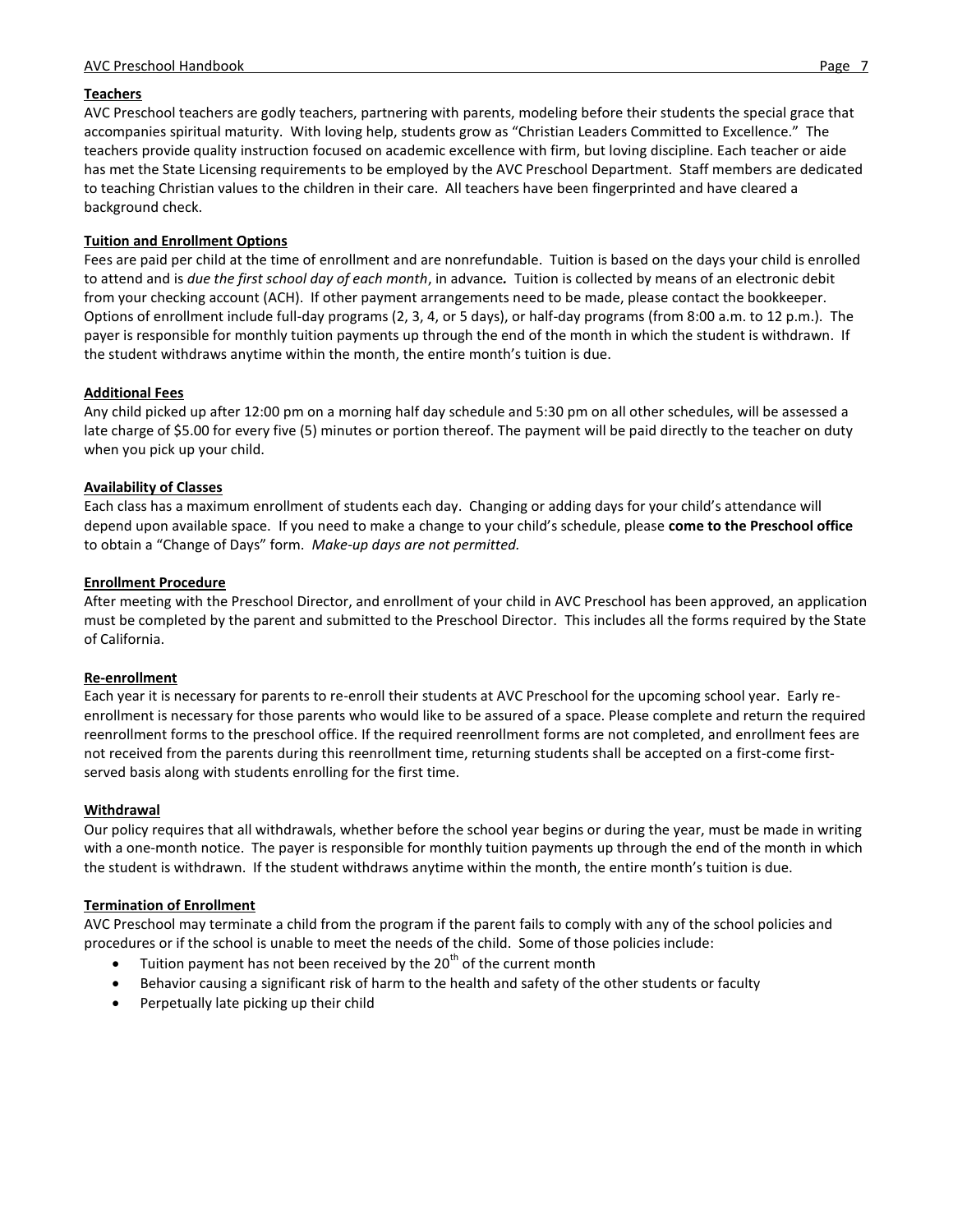## **CURRICULUM AND CONCEPT GOALS/BENCHMARKS**

#### **Curriculum**

Early childhood is a critical time in the development of a child's perceptions of self, others, the world, and God. The goal of this Christian preschool's curriculum is to stimulate the child's physical, mental, emotional, and social development while maintaining a strong spiritual emphasis throughout.

**Two and Three-year-old Curriculum:** This curriculum consists of a lot of socialization, learning to play with others, and increasing their attention span. They learn to recognize letters and numbers and their names. They also learn shapes and colors and have fun reading stories and doing art. Bible stories are integral to their daily learning.

#### **Younger Pre-Kindergarten Curriculum:** *Writing Without Tears*

**Older Pre-Kindergarten Curriculum:** Using age-appropriate, classically based Memoria Press curriculum, students gain the necessary skills needed to function in Kindergarten the following year. Using hands-on materials, songs, drills, games, etc., students learn letters, sounds and short vowel words to promote reading readiness. They are introduced to basic math concepts as well as music, science, and art for a well-rounded program. It is recommended that your child attend this Pre-K class at least 3 days per week, although you may choose a 2-day, 3-day, 4-day, or 5-day program.

**Bible Curriculum:** A biblical character trait is taught each month along with stories and life lesions from the Bible. Students also learn and memorize related Bible verses.

#### **Concept Goals and Benchmarks**

|     | For 2 & 3-year-olds                       |     |                                                                   |
|-----|-------------------------------------------|-----|-------------------------------------------------------------------|
| 1.  | Concept of "one"                          | 19. | <b>Follows adult directions</b>                                   |
| 2.  | Begins to problem solve                   | 20. | Begins to show fine motor dexterity and control                   |
| 3.  | Counts 1-10                               | 21. | Begins to function in a group setting with cooperation            |
| 4.  | Knows basic body parts                    | 22. | Listens to simple stories and songs                               |
| 5.  | Recognizes shapes (10)                    | 23. | Begins to recognize and distinguish alphabet symbols              |
| 6.  | Recognizes 1-5                            | 24. | Begins to recognize letters in name                               |
| 7.  | Recognizes colors (8)                     | 25. | Begins to understand and use expected behavior                    |
| 8.  | Groups things together by size            | 26. | Participates in musical activities                                |
| 9.  | Repeats rhyming words                     | 27. | Displays ability to catch, throw, and kick objects                |
| 10. | Paints with large brush                   | 28. | Responds to others with caring emotion                            |
| 11. | Displays observation skills               | 29. | Uses feeling words                                                |
| 12. | Colors with large crayon                  | 30. | Uses 3+ word sentences                                            |
| 13. | Retells story parts                       | 31. | Begins to clearly pronounce words                                 |
| 14. | Starts using scissors                     | 32. | Initiates conversations and makes requests                        |
| 15. | Rolls, pounds, and squeezes clay          | 33. | Begins to develop friendships                                     |
| 16. | Uses objects to imitate real life         | 34. | Shows satisfaction with completed projects                        |
| 17. | Toilet trained                            | 35. | Begins to use family terms, such as "Mother," "Father," etc.      |
| 18. | Recognizes familiar books read previously | 36. | Demonstrates independence in hygiene and nutrition                |
|     | For 3 and young 4-year-olds               |     |                                                                   |
| 1.  | Counts 1-10 or more                       | 26. | Demonstrates understanding and recognition of numbers 1-10        |
| 2.  | Can explore with materials                | 27. | Letter recognition and alphabet role                              |
| 3.  | Sorts objects by size, shape & color      | 28. | Maintains concentration and interest despite distractions         |
| 4.  | Exhibits beginning listening skills       | 29. | Demonstrates understanding of same/different                      |
| 5.  | Recognizes shapes (10)                    | 30. | Uses large muscles to manipulate objects                          |
| 6.  | Concepts big/little, short/tall           | 31. | Pretends to read books                                            |
| 7.  | Uses scissors                             | 32. | Shows awareness of self and knows personal information            |
| 8.  | Recognizes name and letters in name       | 33. | Begins to create patterns by extending and comparing              |
| 9.  | Beginning sequencing                      | 34. | Experiments with different writing tools and materials            |
| 10. | Uses three-to-five word sentences         | 35. | Attempts to communicate using scribbles                           |
| 11. | Memorizes and repeats simple rhymes,      | 36. | Progresses from scribbles to using letter-like symbols            |
|     | songs, and Bible verses                   | 37. | Puts together a 6 to 8 piece puzzle                               |
| 12. | Retells story parts                       | 38. | Begins to show fine motor dexterity and control                   |
| 13. | Engages in simple conversation            | 39. | Describes action in picture                                       |
| 14. | Identifies colors (10)                    | 40. | Understands more complex spoken language                          |
| 15. | Uses feeling words                        | 41. | Begins to process of zipping and snapping                         |
| 16. | Follows adult directions                  | 42. | Recognizes cause and effect and can predict outcomes              |
| 17. | Participates in musical activities        | 43. | Begins to understand and use expected behaviors                   |
| 18. | Uses language to satisfy personal needs   | 44. | Displays confidence and independence in a school setting          |
| 19. | Displays observation skills               | 45. | Expresses feelings and is aware of how actions affect self        |
| 20. | Rides a tricycle                          | 46. | Recognizes and names (12) body parts                              |
| 21. | Can separate easily from parents          | 47. | Follows rules and uses materials purposefully in cooperative play |
| 22. | Understands the functions of 5 senses     | 48. | Begins to function in group setting with cooperation              |
|     |                                           |     |                                                                   |

- 23. Uses large muscles to manipulate objects 49. Shows give-and-take interactions and is able to negotiate conflict<br>24. Recognizes books read previously 50. Demonstrates independence in hygiene and nutrition 24. Recognizes books read previously 50. Demonstrates independence in hygiene and nutrition
- 25. Initiates conversation and makes requests 51. Understands basic health and safety rules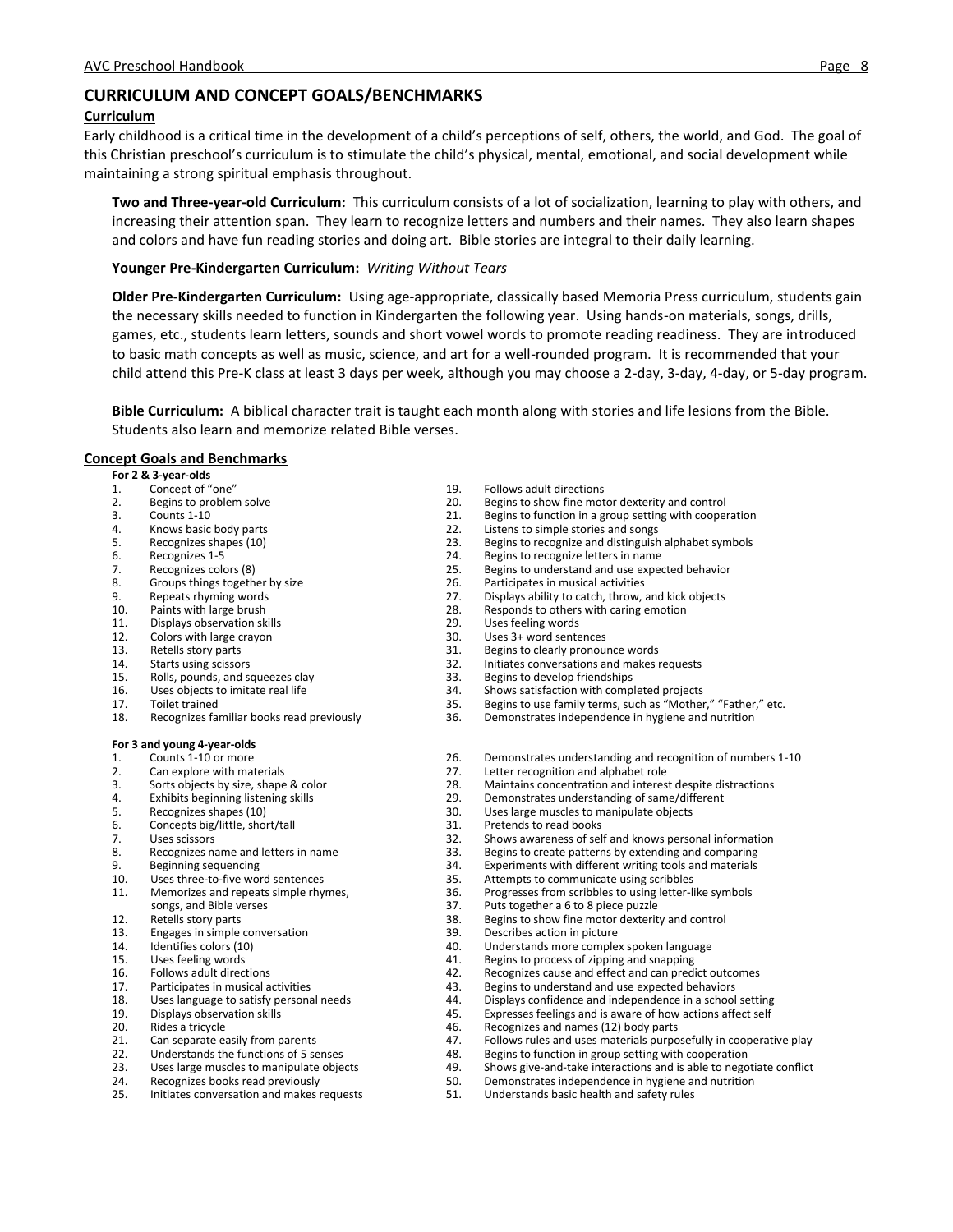## **HEALTH POLICY AND INFORMATION**

## **Health Policy**

Each child is observed upon arrival by the preschool staff to determine if there are any visible signs of illness. A child that appears to be ill will not be admitted. If a child should become ill during the day, the parent will be called immediately. Please be sure that we have your current phone numbers on file at all times. The child must be free from vomiting or diarrhea, as well as fever-free for a period of 24 hours before returning to school. Alert staff of any cuts, bruises, or accidents the child incurred before arrival.

Children will not be admitted with any of the following signs of illness:

- Watery, inflamed eyes or crusty eyes or eyelids
- Glazed appearance of the eyes
- Inflamed nostrils or heavy nasal discharge
- Rash, sores, flushed appearance, clamminess, or other unusual condition of the skin
- Vomiting, gagging, fever, or diarrhea

## **Medication**

Any medication, prescription or non-prescription, which must be given to a child at school, must be in accordance with the requirements below:

- The *Request for Medication Administration* form must be completed by the parent showing how much and when the medication must be given.
- Medication dosage, requested by parent, must be in accordance with the recommended or prescribed dose that is listed on the medication container.
- Medication must be given to us in the original container as delivered by the pharmacy to the parent, bearing the original pharmacy label.
- In case of serious illness or accident, the paramedics will be called, if parents and/or emergency persons cannot be reached. A parent should pick up a sick child within 30 minutes of being called by any member of the staff. A child's temperature should be normal (97.6 – 99 degrees) for 24 hours before returning to school. Earthquake supplies and first aid kits are kept at the preschool for all the children and staff.
- We do not administer extended breathing treatments.
- **Please do not send any medication, diaper rash cream, or vitamins to school in your child's backpack.**

## **Allergies/Restrictions**

It is the parent's responsibility to provide written notification to the Preschool Director of all allergies and restrictions of any kind relating to their child. *See Allergies/Special Medical Needs form included in this handbook.*

## **Contagious Diseases**

Children are not allowed to attend school when they show sign(s) of a communicable disease. Parents are required to notify the preschool office if your child has been exposed to any communicable disease or if they have been diagnosed as having one, or incubation dates can be verified, so that parents can be notified of possible exposure. *State law requires that we notify parents of children who become exposed to certain contagious diseases. This will be done through a notice posted at the preschool.*

PLEASE REPORT ANY CONTAGIOUS DISEASES IMMEDIATELY TO THE OFFICE WITH A DOCTOR'S NOTE SO THE PARENTS OF OTHER CHILDREN CAN BE NOTIFIED.

The following are guidelines to be followed when sending your child back to school after an illness:

• Infectious Conjunctivitis (pink eye) 24 hours after treatment has started Head Lice 24 hours after treatment and free of all nits Strep Throat or Scarlet Fever 24 hours after treatment and the child is free from fever Chicken Pox **All sores have crusted over**  Ringworm 24 hours after sore is treated; sore to be kept covered Fifth Disease 24 hours after free of fever; face can look as though it was slapped on cheeks; rash is heat sensitive and may disappear and re-appear Impetigo 24 hours after sore is treated; sore to be kept covered Scabies 24 hours after treatment has started Mumps Nine days after the onset of gland swelling Measles 24 hours after treatment of antibiotics is started Rubella Six days after onset Hand, Foot, and Mouth Clearance from doctor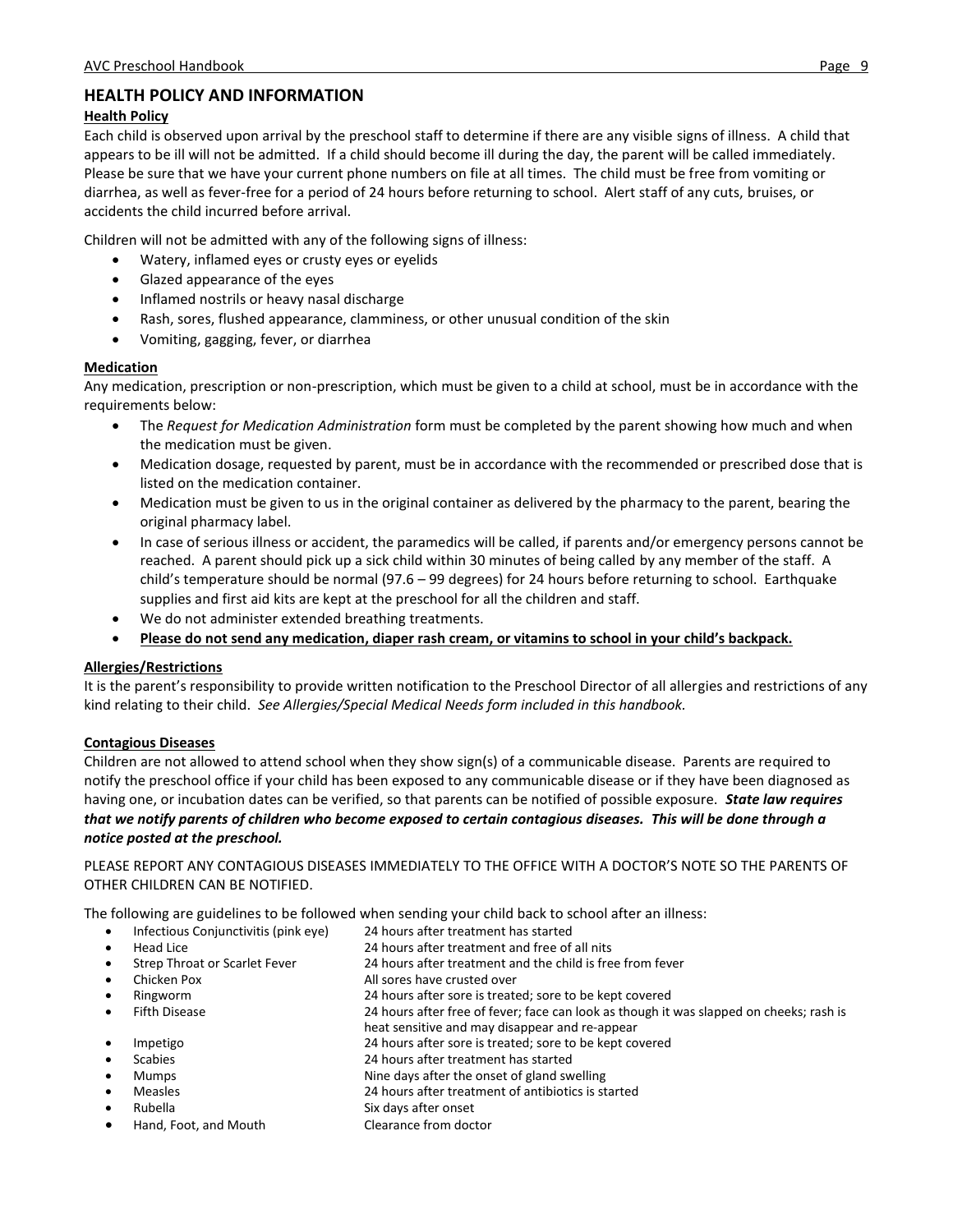*Since enrollment is limited by State regulations and the expenses continue regardless of attendance, there is no credit given for absences due to illness.*

## **PARENT INVOLVEMENT**

We always encourage parents to be involved at our school, but it is not mandatory. Parent involvement plays an important part in our school. Being involved shows your child that you care. Your involvement is part of what makes our school a wonderful place for children. We provide opportunities for parents to be involved, such as, helping with art experiences, bringing in items for special events or parties, helping cut out items for the teachers, etc. We encourage parents to come and share their talents, careers, and culture with the children. Any parent who volunteers to work with children one-onone must bring proof of immunizations and flu shot, and they must be Live-Scan fingerprinted.

In addition, AVC Preschool works closely with Apple Valley Christian Academy. Please feel free to participate with other parents in the Parent-Teacher Fellowship (PTF) of Apple Valley Christian Academy.

## **Parent-Teacher Fellowship (PTF) of Apple Valley Christian Academy**

**Purpose:** The purpose of the Parent-Teacher Fellowship is to develop positive and supportive working relationships between parents, friends, and staff of Apple Valley Christian Academy. These united efforts shall aid the School Board and staff of AVC to meet the goal of equipping and securing the educational advantages needed to help students grow as Christian leaders committed to excellence. The PTF is an organization authorized by the AVC School Board and recognizes its obligation to function with the advice and consent of the School Board through the authority of the Administrator.

## **Objectives**

- 1. To promote a program of prayer support.
- 2. To acquaint the parent with the philosophy of Christian education.
- 3. To provide an opportunity for parent and teacher to know and fellowship with each other.
- 4. To assist in school functions as requested by the School Administrator.
- 5. To promote the school in the community.
- 6. To promote family growth the importance of the family.
- 7. To assist with fundraising for equipment and/or activities under the direction of the Administrator.
- 8. To assist with all school fundraising.
- 9. To coordinate the activities of room parents, volunteer aides, transportation of school-sponsored field trips through the direction of the classroom teacher, etc.

**Membership:** The membership of the Apple Valley Christian Academy PTF shall consist of the parents of AVC students, teachers, and interested friends, and will include parents of AVC Preschool children.

## **Officers**

President (Fundraising Chairperson) Vice-President (Room Mother Chairperson) Secretary/Treasurer Hospitality Chairperson Prayer Chairperson

Officers must be Christian parents whose basic Christian conviction would permit them to unquestionably sign the school's Statement of Faith.

## **AVC Preschool Family Pledge**

- Our family will wholeheartedly commit to the mission and purpose of Apple Valley Christian Preschool.
- Our family will actively encourage and support the learning that is taking place at AVC.
- We will communicate with our student every day with regard to school and schoolwork, and will assist him/her with homework and projects when necessary.
- We will work closely with our student's teachers to help him/her do his/her best at all times.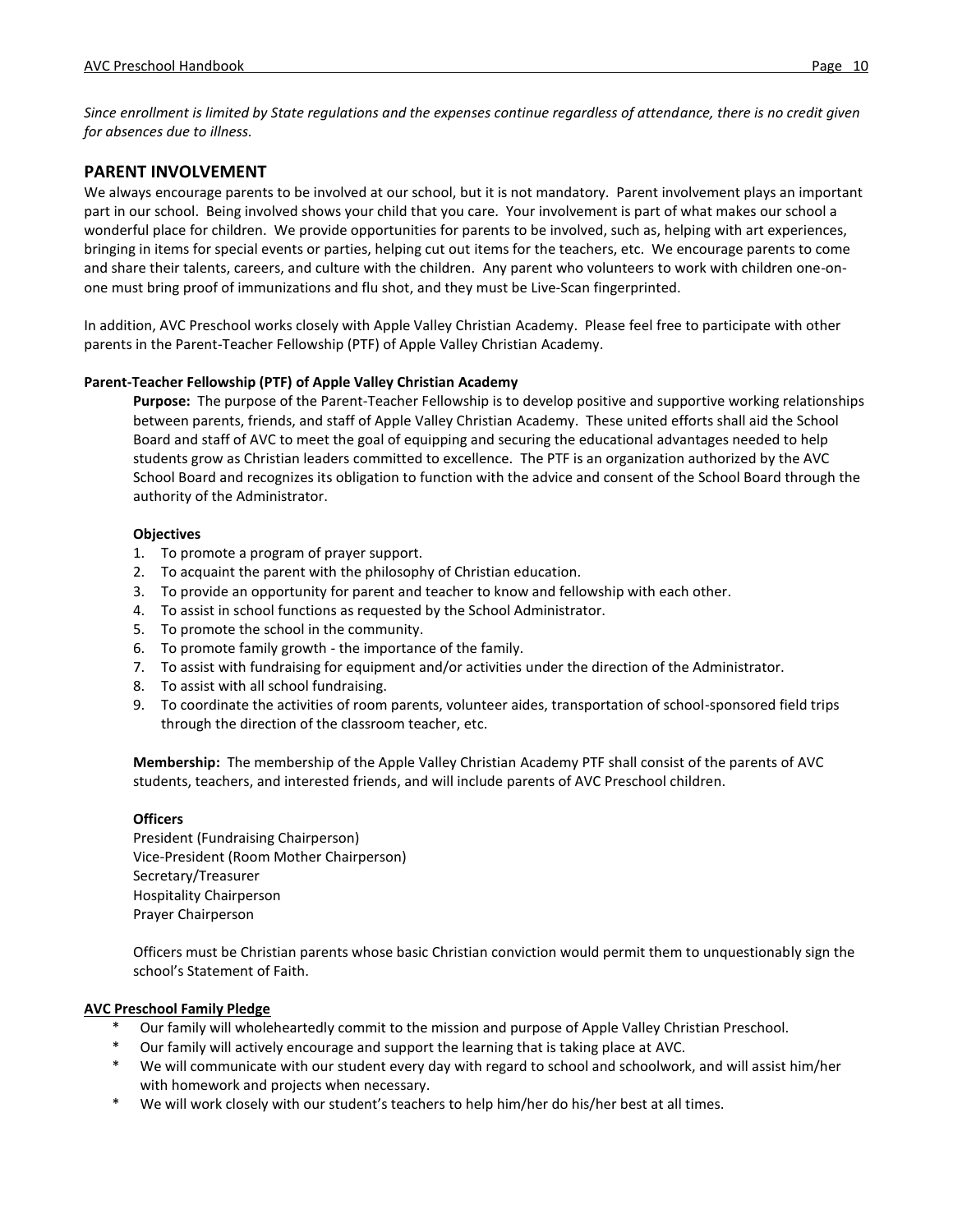- We will be responsible for getting our student to school on time each day and for picking him/her up promptly after school; we understand that our dedication and punctuality are good examples for our student and that tardiness and absenteeism cause disruption at school and hinder the learning process.
- We will promptly notify the school about illnesses or other absences and will work with our student's teachers to get any assignments that were missed.
- We will ensure that our student turns in his/her assignments on time and that he/she will have the supplies and materials necessary for school each day.
- We agree to read the Parent Handbook with our student and will ensure that he/she understands the rules and standards of conduct required at AVC. We will sign, along with our student, the handbook acknowledgment (an acknowledgment that we understand and agree to abide by the rules and policies outlined in the handbook) and promptly return it to the school.
- We will treat the staff of Apple Valley Christian Academy and Preschool with the same courtesy and respect that we desire for ourselves.
- We will work toward the positive growth of Apple Valley Christian Academy and Preschool for the benefit of its students and families.
- We understand that parental involvement is key to the overall academic success and spiritual growth of our student. We agree to be active participants in our student's life and will promote the values, mission, and purpose of Apple Valley Christian Academy and Preschool.

## **AVC Preschool Pledge to Families**

- We will strive to live our lives in such a way that Christ is clearly seen and honored through the things we do and the words we say.
- We will commit to integrity and excellence in all areas of our lives.
- We will provide your student with an excellent education built on truth.
- We will train your student to discern what truth is and what it is not.
- We will teach your student that it is important to do what is right and true, regardless of the consequences.
- We will prepare your student to defend his beliefs to a world that is hostile to Christ and His teachings.
- We will model servant leadership on a daily basis and train your student in the principles of Christian leadership.
- We will treat your family with courtesy and respect.
- We will be honest and truthful.
- We will closely supervise your children at all times.
- We will not behave in any way that would humiliate or embarrass you or your student.
- We will communicate with you frequently to adequately inform you of your student's academic and spiritual progress.
- We will work closely with you to resolve any problems that may affect your student's performance; we will clearly identify what services we can provide within our abilities and resources.
- We will honor confidentiality in our communications with you when it is of a private or sensitive nature.
- We will be professional in our actions and in our appearance.
- We will remember that we are appointed by God to serve.

## **DISASTER PREPAREDNESS PROCEDURES**

These procedures are taken from the Operations Manual of Apple Valley Christian Academy and will apply to Apple Valley Christian Preschool as well.

## **Fire**

When the fire alarm sounds, teachers will instruct their students to EXIT THE BUILDING in ABSOLUTE SILENCE and proceed to the holding area.

No items are to be taken from the classroom, with the exception of coats. Teachers are to turn lights off and leave doors closed but unlocked.

Teachers will carry their Grade Books/Daily Attendance Records with them and will take attendance when classes have assembled at the holding area. Teachers will notify the Office Manager of any absences. SILENCE MUST BE OBSERVED THROUGHOUT THE DRILL.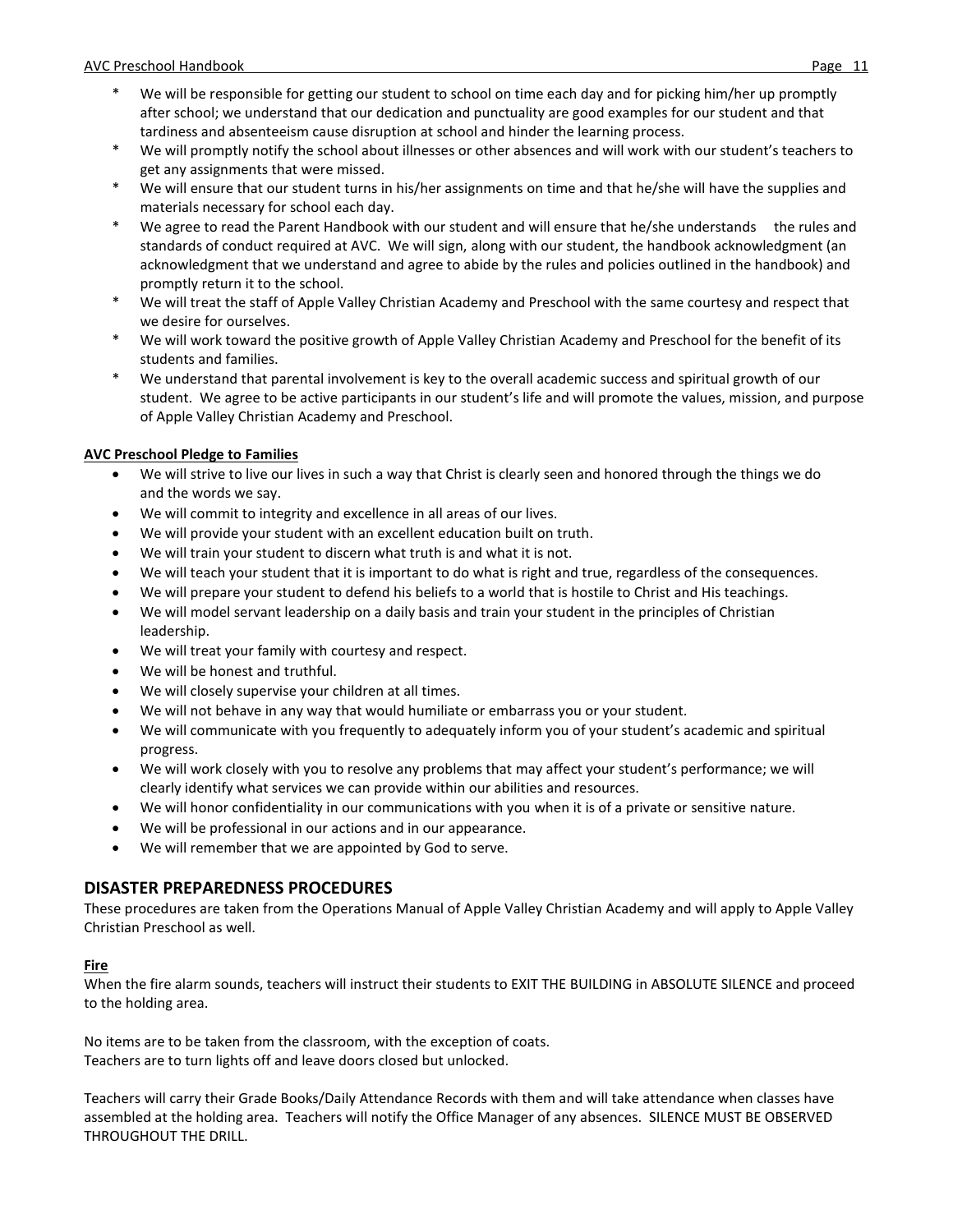Once the "all-clear" is sounded, students will be instructed to return to the classroom in an orderly fashion.

#### **Earthquake**

Should an earthquake strike, students will assume the DROP AND COVER position that they have practiced in drills.

Once the shaking ceases, students will follow the same procedures as the Fire Drill and evacuate the building. They will then proceed to the holding area where attendance will be taken.

Once attendance is taken and all students accounted for, only High School students with cars may drive themselves and their siblings home. All other students will remain with their teachers.

## **Code Red Alert**

If a crisis occurs on campus (e.g., the death of a student or staff member, threats to a student or staff member, assault, kidnapping, or bomb threat) a CODE RED ALERT will be sounded on the intercom. Teachers are responsible for safely containing their students, keeping them away from windows and doors, and waiting quietly in their contained place until an "all-clear" is given. NO STUDENT IS ALLOWED TO LEAVE BEFORE THE "ALL-CLEAR" IS GIVEN.

If a staff member or student hears gunshots or sees someone with a weapon, the School Office should be contacted immediately for a Code Red Alert. Teachers should:

- 1. Lock the classroom doors.
- 2. Keep students away from the doors and windows.
- 3. Take students to a classroom if they are outdoors.
- 4. Close all blinds and make sure that students remain in the locked classroom until the Administrator sounds an "allclear."

#### **REMINDERS FOR A SUCCESSFUL PRESCHOOL AND PRE-KINDERGARTEN EXPERIENCE**

- Make going to school a pleasurable experience.
- Tell the teacher anything about your child that will help her understand your child better.
- Be interested in what your child brings home from school.
- Read all notices sent home from the teacher or office staff.
- Have complete confidence in your child's teacher and let your child feel this strongly.
- Never discuss the teacher, playmates, or the school negatively in the presence of your child.
- Label everything.
- Please let the office know ASAP if there are changes on the emergency form, i.e. phone numbers, changes of employment, etc.
- Please be sure to call the office if your child will not be in school for more than one day.
- Pray regularly for your child, their teacher, and our school.

## **BEFORE AND AFTER SCHOOL DAYCARE FOR K-5TH GRADE**

*Please note: Daycare is under the umbrella of Preschool and so is covered under Community Care Licensing Title 22 rules and regulations. Therefore, daycare parents are required to complete Licensing forms.*

**Hours available:** Our hours are mornings from 6:00 am to 7:45 am and afternoons from 2:40 pm to 5:30 pm. We have day care available before and after school for Apple Valley Christian Academy students enrolled in Kindergarten through Fifth grade.

**Program activities:** Students are provided an after-school snack, given an opportunity for outdoor play, homework time, and can participate in a craft activity. Indoor games and independent and/or group activities are also planned. Our main objective is to provide a safe and comfortable environment for your child. We attempt to meet the individual needs of each child. However, all children are accepted with the understanding that they may be asked to withdraw if they do not make a good adjustment to the program.